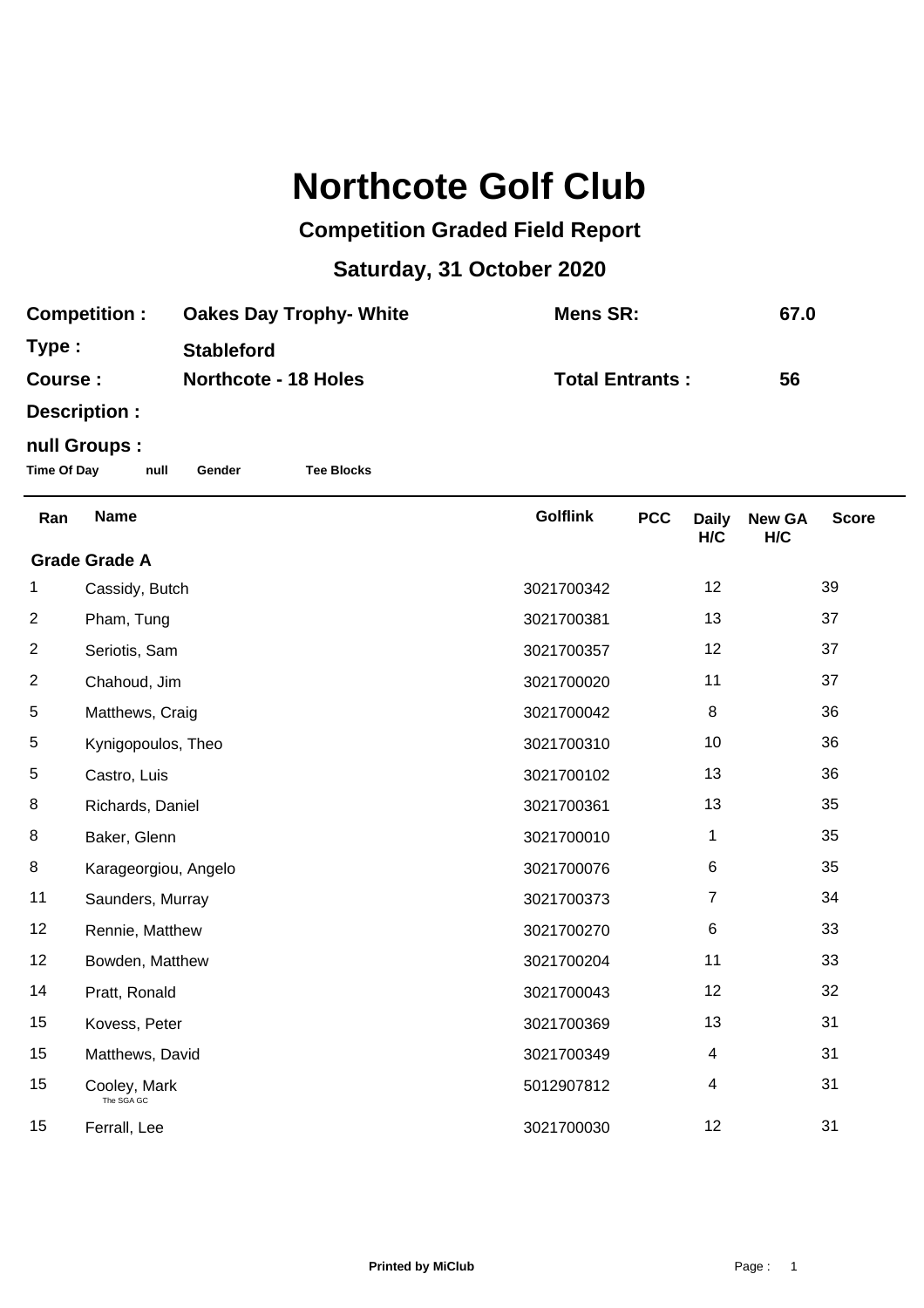| Ran | <b>Name</b>                   | <b>Golflink</b> | <b>PCC</b> | <b>Daily</b><br>H/C | <b>New GA</b><br>H/C | <b>Score</b> |
|-----|-------------------------------|-----------------|------------|---------------------|----------------------|--------------|
| 15  | Plet, Gino                    | 3021700006      |            | 10                  |                      | 31           |
| 20  | Stringer, Freddy              | 3021700245      |            | 3                   |                      | 28           |
| 20  | Oakes, James                  | 3142300001      |            | 14                  |                      | 28           |
| 22  | Dwoschak, Mark                | 3021700096      |            | 13                  |                      | 26           |
| 23  | Quadrino, John                | 3021700054      |            | 14                  |                      | 25           |
| 23  | Phillips, Andrew              | 3021700341      |            | $10$                |                      | 25           |
| 23  | Black, John                   | 3021700005      |            | $\overline{2}$      |                      | 25           |
| 26  | Tobin, Paul                   | 3021700107      |            | 11                  |                      | 24           |
| 27  | Spano, Dominic<br>Mandalay GC | 3213600211      |            | 13                  |                      | 22           |
| 27  | Corrigan, John                | 3021700376      |            | 13                  |                      | 22           |
| 29  | Bull, Bruce<br>The Social GC  | 3413300529      |            | 8                   |                      | 21           |
|     | <b>Grade Grade B</b>          |                 |            |                     |                      |              |
| 1   | Pantelidis, Harry             | 3021700073      |            | 15                  |                      | 38           |
| 2   | Steventon, Mike               | 3021700172      |            | 16                  |                      | 36           |
| 3   | Murone, Anthony               | 3021700298      |            | 25                  |                      | 35           |
| 4   | Kifoto, Wiliam                | 3070100474      |            | 17                  |                      | 33           |
| 5   | Parks, Ross                   | 3021700239      |            | 22                  |                      | 31           |
| 5   | Buhagiar, Steve               | 3021700326      |            | 16                  |                      | 31           |
| 7   | Owen, Mal                     | 3100101071      |            | 15                  |                      | 30           |
| 7   | Pham, Viet                    | 3021700387      |            | 24                  |                      | 30           |
| 7   | Parry, Rodney                 | 3021700048      |            | 29                  |                      | 30           |
| 10  | Graham, Ross                  | 3021700214      |            | 17                  |                      | 29           |
| 10  | Mackay, Chris                 | 3021700363      |            | 29                  |                      | 29           |
| 12  | Humphries, Cord               | 3021700241      |            | 18                  |                      | 28           |
| 12  | Dewey, Derek                  | 3021700385      |            | 19                  |                      | 28           |
| 14  | Fox, Kevin                    | 3021700004      |            | 18                  |                      | 27           |
| 14  | Subramaniam, Sanjay           | 3021700368      |            | 16                  |                      | 27           |
| 14  | Owens, Mark                   | 3021700364      |            | 19                  |                      | 27           |
| 14  | Tanti, John                   | 3021700347      |            | 23                  |                      | 27           |
| 14  | Piccirilli, Carlo             | 3021700356      |            | 17                  |                      | 27           |
| 19  | Nikolaidis, Peter             | 3021700002      |            | 31                  |                      | 26           |
| 19  | Norman, Peter                 | 3021700047      |            | 17                  |                      | 26           |
| 19  | Enos, Clive                   | 3021700212      |            | 17                  |                      | 26           |
| 22  | McColl, Larry                 | 3021700109      |            | 16                  |                      | 25           |